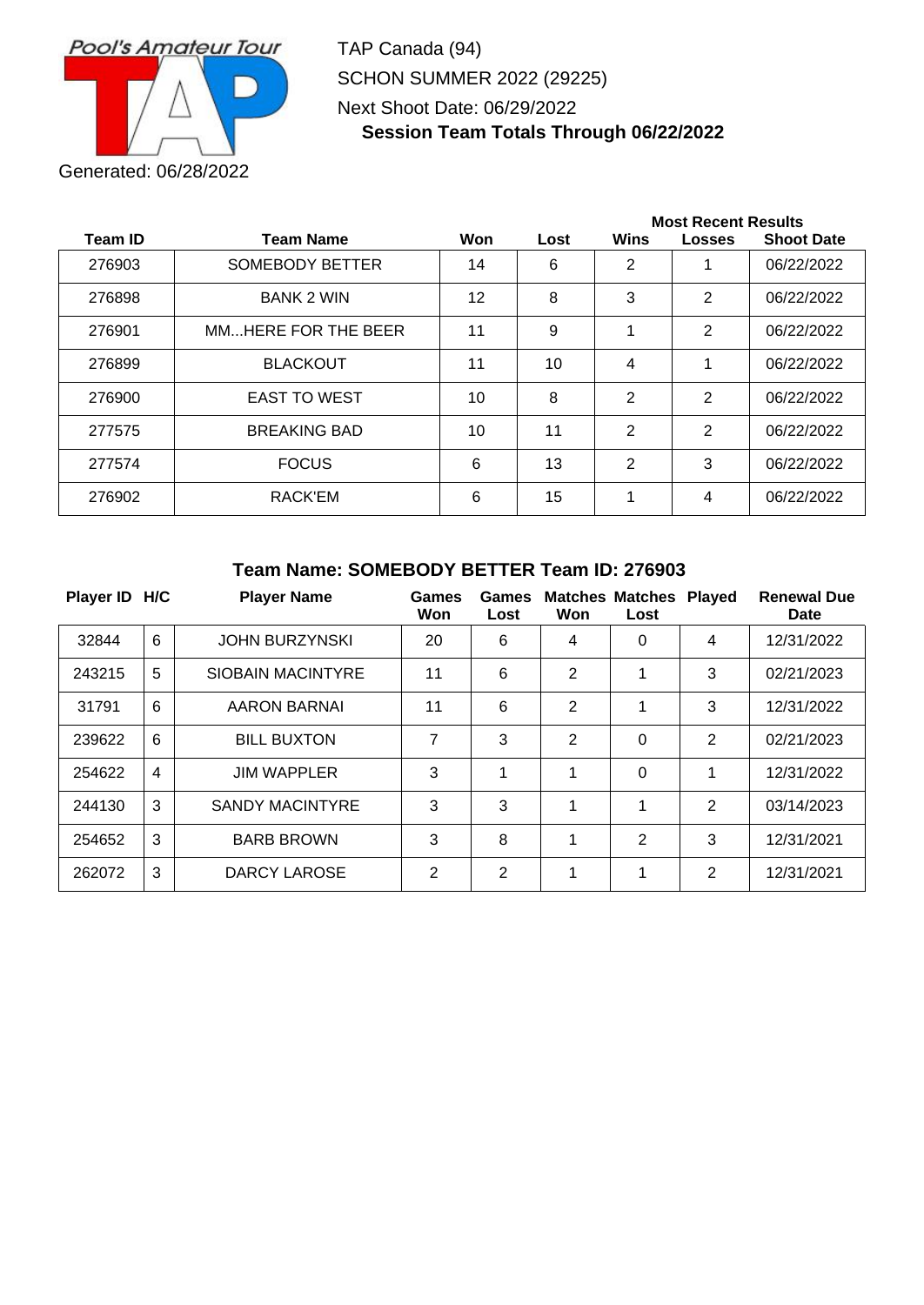| Player ID H/C |                | <b>Player Name</b>      | <b>Games</b><br>Won | <b>Games</b><br>Lost | Won      | <b>Matches Matches</b><br>Lost | <b>Played</b>  | <b>Renewal Due</b><br><b>Date</b> |
|---------------|----------------|-------------------------|---------------------|----------------------|----------|--------------------------------|----------------|-----------------------------------|
| 225999        | 5              | <b>KEVIN GURTON</b>     | 12                  | 4                    | 3        | 0                              | 3              | 02/21/2023                        |
| 299294        | $\overline{4}$ | <b>KERRY BOYD</b>       | 11                  | 4                    | 3        | 1                              | 4              | 12/31/2022                        |
| 287695        | 5              | <b>KEVIN MCALLISTER</b> | 9                   | 15                   | 2        | 2                              | 4              | 11/05/2022                        |
| 190695        | $\overline{4}$ | <b>KEVIN THEDORF</b>    | 6                   |                      | 2        | 0                              | $\overline{2}$ | 12/31/2022                        |
| 110711        | $\overline{7}$ | <b>KYLE SANGSTER</b>    | 6                   | 5                    | 1        | 1                              | $\overline{2}$ | 02/21/2023                        |
| 295509        | 3              | <b>PAUL ROSE</b>        | 3                   | $\overline{2}$       | 1        | 1                              | $\overline{2}$ | 12/31/2022                        |
| 228309        | 3              | <b>DARNELL GREGG</b>    | $\mathbf 0$         | 2                    | $\Omega$ | 1                              | 1              | 12/31/2022                        |
| 309175        | $\overline{2}$ | AMANDA BIELASKI         | $\mathbf 0$         | 6                    | 0        | $\overline{2}$                 | $\overline{2}$ | 09/10/2022                        |

## **Team Name: BANK 2 WIN Team ID: 276898**

## **Team Name: MM...HERE FOR THE BEER Team ID: 276901**

| Player ID H/C |                | <b>Player Name</b>     | <b>Games</b><br>Won | Games<br>Lost  | Won            | <b>Matches Matches</b><br>Lost | <b>Played</b> | <b>Renewal Due</b><br>Date |
|---------------|----------------|------------------------|---------------------|----------------|----------------|--------------------------------|---------------|----------------------------|
| 228171        | $6\phantom{1}$ | <b>CURTIS HOOGMOED</b> | 9                   | 9              | 2              | 1                              | 3             | 08/03/2022                 |
| 202304        | $\overline{4}$ | <b>MONICA GURTON</b>   | 6                   | 3              | 3              | 1                              | 4             | 08/03/2022                 |
| 30822         | $\overline{7}$ | DAVE JENKINS           | 6                   | 3              | 1              | 1                              | 2             | 08/02/2022                 |
| 73575         | 5              | <b>STEVE NEWTON</b>    | 6                   | 4              | 1              | 1                              | 2             | 12/31/2022                 |
| 209081        | 5              | <b>RYAN DAMMEIER</b>   | 6                   | 18             | $\Omega$       | 4                              | 4             | 12/31/2022                 |
| 241312        | 3              | <b>DEB MACDONALD</b>   | 5                   | 8              | $\overline{2}$ | 1                              | 3             | 12/31/2022                 |
| 241493        | 3              | <b>FERD MUELLER</b>    | 4                   | $\overline{2}$ | 2              | 0                              | 2             | 12/31/2022                 |
| 204584        | 3              | <b>CAITLIN JENKINS</b> | $\Omega$            | 0              | 0              | 0                              | 0             | 12/31/2022                 |

## **Team Name: BLACKOUT Team ID: 276899**

| Player ID H/C |                | <b>Player Name</b>      | <b>Games</b><br>Won | <b>Games</b><br>Lost | Won            | <b>Matches Matches</b><br>Lost | <b>Played</b> | <b>Renewal Due</b><br>Date |
|---------------|----------------|-------------------------|---------------------|----------------------|----------------|--------------------------------|---------------|----------------------------|
| 231522        | 6              | <b>JOHN LOMOND</b>      | 18                  | 11                   | 3              | 2                              | 5             | 02/21/2023                 |
| 293548        | 5              | <b>JOHN MACINTYRE</b>   | 12                  | 4                    | 3              | 0                              | 3             | 02/21/2023                 |
| 309176        | 4              | AARON THOMAN            | 10                  | 9                    | $\overline{2}$ | $\overline{2}$                 | 4             | 09/10/2022                 |
| 208512        | 7              | <b>GEORGE PAPAZOTOS</b> | 9                   | 4                    | 1              | 1                              | 2             | 03/28/2023                 |
| 290018        | $\overline{7}$ | <b>OSCAR MEREA</b>      | 5                   | 1                    | 1              | $\Omega$                       | 1             | 12/31/2022                 |
| 235351        | 2              | DAPHNE LOMOND           | 3                   | 10                   | 1              | 3                              | 4             | 12/31/2022                 |
| 301683        | 5              | DAVE TAVARES            | $\Omega$            | 2                    | 0              | 1                              | 1             | 08/02/2022                 |
| 305650        | 4              | <b>ALAN CHURCH</b>      | $\Omega$            | 5                    | 0              | 1                              | 1             | 12/31/2022                 |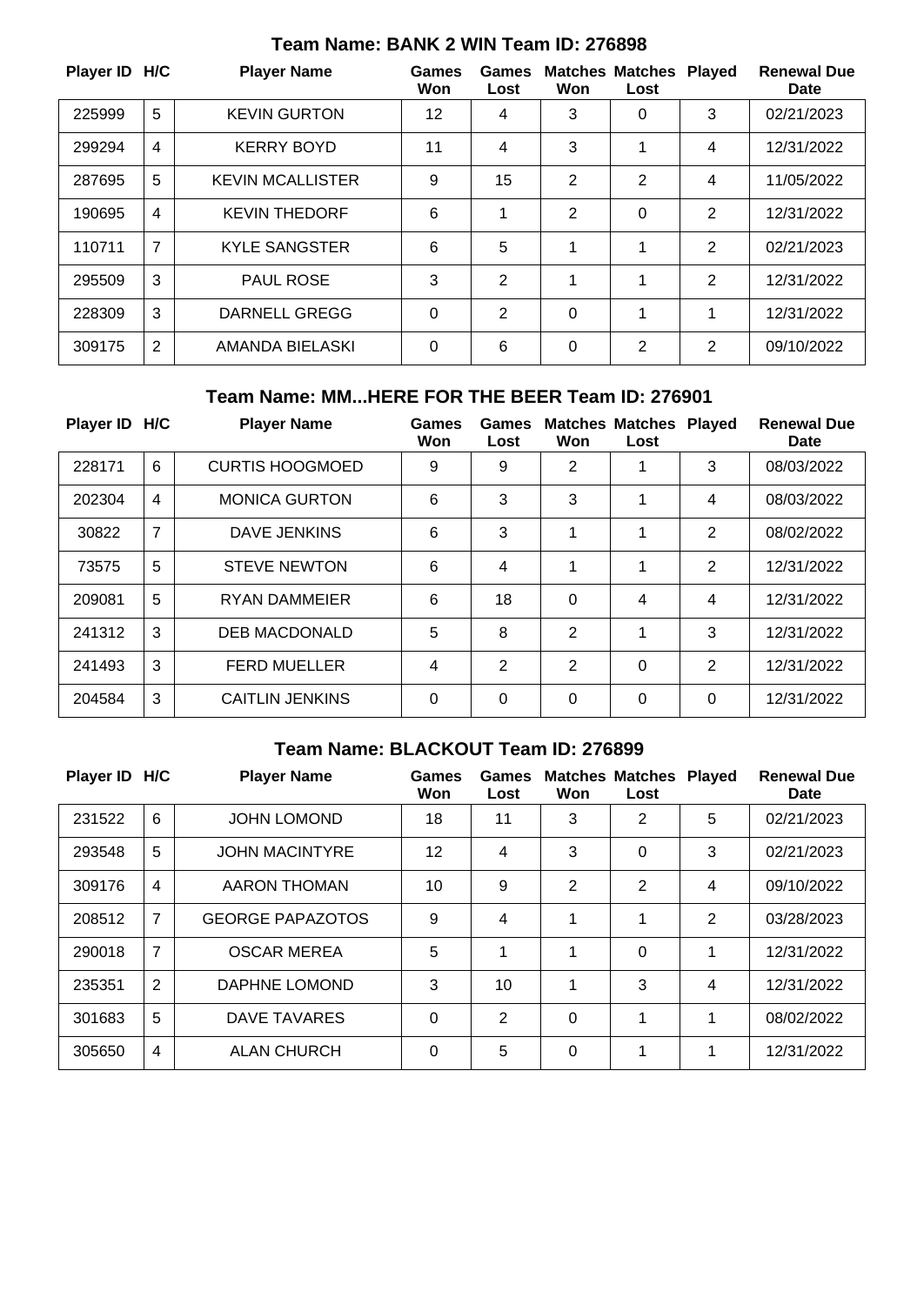| Player ID H/C |   | <b>Player Name</b>      | <b>Games</b><br>Won | Games<br>Lost | Won            | <b>Matches Matches</b><br>Lost | <b>Played</b> | <b>Renewal Due</b><br><b>Date</b> |
|---------------|---|-------------------------|---------------------|---------------|----------------|--------------------------------|---------------|-----------------------------------|
| 292256        | 5 | <b>JOEL DORSCH</b>      | 11                  | 7             | $\overline{2}$ |                                | 3             | 06/04/2023                        |
| 290025        | 5 | <b>MICHAEL RHODES</b>   | 10                  | 9             | $\overline{2}$ |                                | 3             | 06/04/2023                        |
| 295185        | 4 | SARAH UBDEGROVE         | 9                   | 4             | 3              |                                | 4             | 12/31/2022                        |
| 283992        | 4 | <b>MIKAYLA HUGHES</b>   | 7                   | 13            |                | 3                              | 4             | 02/27/2023                        |
| 54737         | 6 | <b>BRAD LUCAS</b>       | 5                   | 1             | 1              | 0                              | 1             | 09/17/2022                        |
| 243075        | 6 | <b>COLIN MCKEE-JUDD</b> | 5                   | 8             | $\mathbf 0$    | 2                              | 2             | 02/26/2023                        |
| 226705        | 3 | ANNE CORREIA            | 2                   | 0             | 1              | 0                              | 1             | 08/01/2022                        |
| 215085        | 7 | <b>CHRIS CORREIA</b>    | 0                   | 0             | 0              | 0                              | $\Omega$      | 12/31/2022                        |

## **Team Name: EAST TO WEST Team ID: 276900**

### **Team Name: BREAKING BAD Team ID: 277575**

| Player ID H/C |                | <b>Player Name</b>     | Games<br>Won | Games<br>Lost  | Won | <b>Matches Matches</b><br>Lost | <b>Played</b> | <b>Renewal Due</b><br>Date |
|---------------|----------------|------------------------|--------------|----------------|-----|--------------------------------|---------------|----------------------------|
| 209123        | 6              | <b>STEVE GARLAND</b>   | 9            | 5              | 2   | 1                              | 3             | 04/20/2021                 |
| 34188         | 5              | <b>GRAEME YALLOP</b>   | 9            | 10             | 1   | 2                              | 3             | 09/08/2022                 |
| 218083        | 3              | <b>SHANNON SIMPSON</b> | 7            | 5              | 3   | 1                              | 4             | 09/20/2022                 |
| 218082        | 3              | DAN SNYDER             | 6            | 7              | 2   | 2                              | 4             | 09/20/2022                 |
| 196071        | 5              | <b>GEORGE TANEV</b>    | 5            | 8              | 0   | 2                              | 2             | 09/26/2022                 |
| 240319        | 5              | <b>MATT SIME</b>       | 4            | $\overline{2}$ | 1   | 0                              | 1             | 01/25/2023                 |
| 202188        | 4              | ROBERT GREGORY         | 4            | 9              | 1   | 2                              | 3             | 09/13/2022                 |
| 287209        | $\overline{7}$ | RODRIGO MANCOLINTAS    | $\Omega$     | 4              | 0   | 1                              | 1             | 09/09/2022                 |

## **Team Name: FOCUS Team ID: 277574**

| Player ID H/C |                | <b>Player Name</b>     | <b>Games</b><br>Won | Games<br>Lost | Won            | <b>Matches Matches</b><br>Lost | <b>Played</b> | <b>Renewal Due</b><br>Date |
|---------------|----------------|------------------------|---------------------|---------------|----------------|--------------------------------|---------------|----------------------------|
| 233208        | $\overline{7}$ | <b>CHRIS MACDONALD</b> | 10                  | 3             |                | 1                              | 2             | 09/19/2022                 |
| 35823         | 5              | <b>GEOFF WHITTEKER</b> | 7                   | 6             | $\overline{2}$ | 0                              | 2             | 04/20/2023                 |
| 194071        | $\overline{4}$ | <b>JAMIE YUKE</b>      | 6                   | 5             | 1              | 1                              | 2             | 09/17/2022                 |
| 36542         | 4              | <b>BRAD BIERMAN</b>    | 5                   | 6             | 1              | $\overline{2}$                 | 3             | 09/17/2022                 |
| 231520        | $\overline{4}$ | <b>BILL JOHNSTONE</b>  | 5                   | 13            | 0              | 3                              | 3             | 09/19/2022                 |
| 196873        | $\overline{4}$ | <b>JASON WIRTH</b>     | 4                   | 4             | 1              | 1                              | 2             | 09/16/2022                 |
| 113166        | $\overline{4}$ | <b>MATT CRAWFORD</b>   | 3                   | 11            | 0              | 3                              | 3             | 12/31/2022                 |
| 211810        | 5              | <b>RUSS BURSEY</b>     | 1                   | 6             | 0              | 2                              | 2             | 09/30/2022                 |